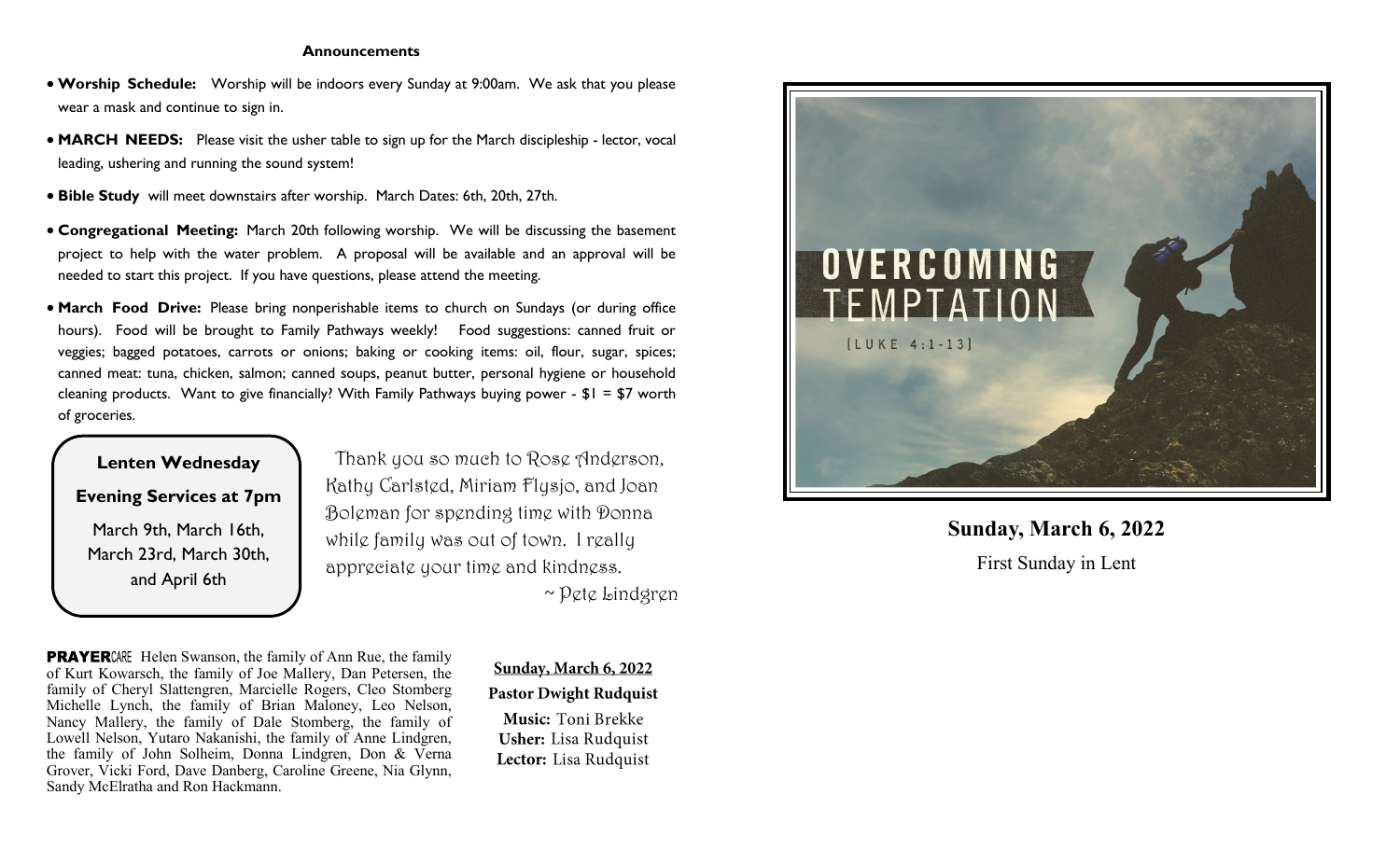# **Bolded words: Congregation**

Non-bolded words: Pastor

#### **PRELUDE**

## **WELCOME & ANNOUNCEMENTS**

# **CONFESSION & FORGIVENESS**

- In the name of God, who makes a way in the wilderness, walks with us, and guides us in our pilgrimage. **Amen.**
- Holy One, **we confess that we have wandered far from you: we have not trusted your promises, we have ignored your prophets in our own day, we have squandered our inheritance of grace, we have failed to recognize you in our midst. Have mercy on us! Forgive us and turn us again to you. Teach us to follow in your ways, assure us again of your love, and help us to love our neighbor. Amen.**
- Beloved in Christ, the Word draws near to you, and all who call out to God shall be saved. In Jesus, God comes to you again and again and gathers you under wings of love. In Jesus' name, your sins are forgiven. God journeys with you and teaches you how to live in love. **Amen.**

**OPENING HYMN: The Glory of These Forty Days ELW #320**

## **PRAYER OF THE DAY**

The grace of our Lord Jesus Christ, the love of God, and the communion of the Holy Spirit be with you all.

#### **And also with you.**

O Lord God, **you led your people through the wilderness and brought them to the promised land. Guide us now, so that, following your Son, we may walk safely through the wilderness of this world toward the life you alone can give, through Jesus Christ, our Savior and Lord, who lives and reigns with you and the Holy Spirit, one God, now and forever. Amen.**

## **THE LORD'S PRAYER**

Gathered into one by the Holy Spirit, let us pray as Jesus taught us:

 **Our Father, who art in heaven, hallowed be thy name, thy kingdom come, thy will be done, on earth as it is in heaven. Give us this day our daily bread; and forgive us our trespasses, as we forgive those who trespass against us; and lead us not into temptation, but deliver us from evil. For thine is the kingdom, and the power, and the glory, forever and ever. Amen.**

## **DISTRIBUTION OF ELEMENTS**

**COMMUNION HYMN: Lead Me, Guide Me** (vs. 1&3) **ELW #768**

# **POST COMMUNION BLESSING & PRAYER**

The body and blood of our Lord Jesus Christ, strengthen you and keep you in his grace. **Amen.**

Blessed Jesus, in this rich meal of grace, you have fed us with your body, the bread of life. Now send us forth to bear your life-giving hope to a world in need. **Amen.**

#### **BENEDICTION**

You are children of God, anointed with the oil of gladness and strengthened for the journey

Almighty God, motherly, majestic, and mighty, bless you this day and always. **Amen.**

# **CLOSING HYMN: On Our Way Rejoicing ELW #537**

#### **DISMISSAL**

Go in peace. Jesus meets you on the way.

 **Thanks be to God.** 

## **POSTLUDE**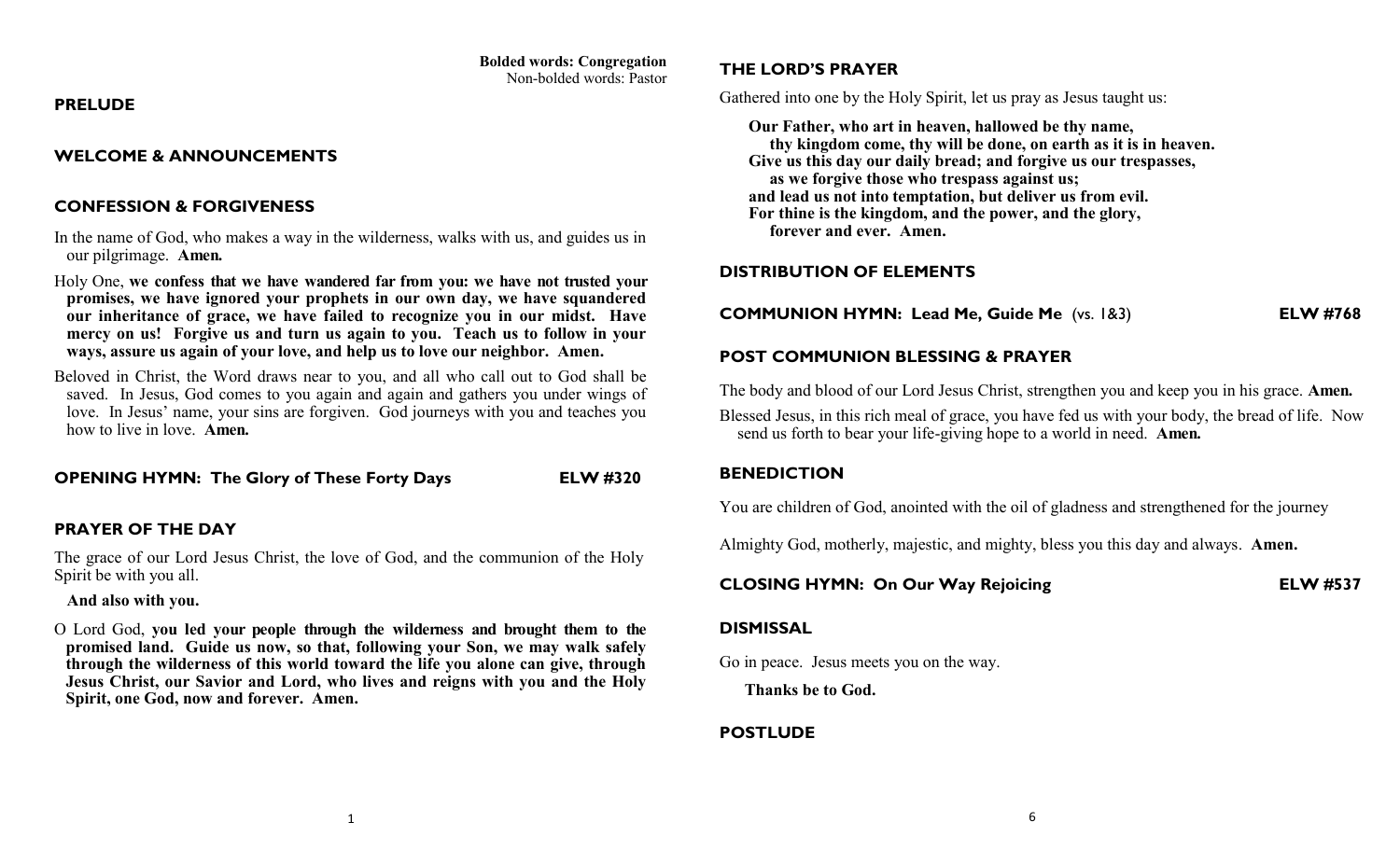#### **APOSTLES' CREED**

**I believe in God, the Father almighty, creator of heaven and earth. I believe in Jesus Christ, God's only Son, our Lord, who was conceived by the Holy Spirit, born of the virgin Mary, suffered under Pontius Pilate, was crucified, died, and was buried; he descended to the dead. On the third day he rose again; he ascended into heaven, he is seated at the right hand of the Father, and he will come to judge the living and the dead. I believe in the Holy Spirit, the holy catholic church, the communion of saints, the forgiveness of sins, the resurrection of the body, and the life everlasting. Amen.**

#### **PRAYERS**

P: Merciful God.

 **C: Receive our prayer.**

#### **GREAT THANKSGIVING**

The Lord be with you.

 **And also with you.**

Lift up your hearts.

 **We lift them to the Lord.**

Let us give thanks to the Lord our God.  **It is right to give our thanks and praise.**

It is indeed right, ... join in their unending hymn:

 **Holy, holy, holy Lord, God of power and might, heaven and earth are full of your glory, Hosanna in the highest. Blessed is he who comes in the name of the Lord. Hosanna in the highest.**

#### **WORDS OF INSTITUTION**

#### **SCRIPTURE READINGS**

#### **FIRST READING: Deuteronomy 26:1-11**

When you have come into the land that the LORD your God is giving you as an inheritance to possess, and you possess it, and settle in it, you shall take some of the first of all the fruit of the ground, which you harvest from the land that the LORD your God is giving you, and you shall put it in a basket and go to the place that the LORD your God will choose as a dwelling for his name. You shall go to the priest who is in office at that time, and say to him, "Today I declare to the LORD your God that I have come into the land that the LORD swore to our ancestors to give us." When the priest takes the basket from your hand and sets it down before the altar of the Lord your God, you shall make this response before the Lord your God: "A wandering Aramean was my ancestor; he went down into Egypt and lived there as an alien, few in number, and there he became a great nation, mighty and populous. When the Egyptians treated us harshly and afflicted us, by imposing hard labor on us, we cried to the LORD, the God of our ancestors; the Lord heard our voice and saw our affliction, our toil, and our oppression. The Lord brought us out of Egypt with a mighty hand and an outstretched arm, with a terrifying display of power, and with signs and wonders; and he brought us into this place and gave us this land, a land flowing with milk and honey. So now I bring the first of the fruit of the ground that you, O LORD, have given me." You shall set it down before the LORD your God and bow down before the LORD your God. Then you, together with the Levites and the aliens who reside among you, shall celebrate with all the bounty that the Lord your God has given to you and to your house.

 Word of God, word of life.  **Thanks be to God.**